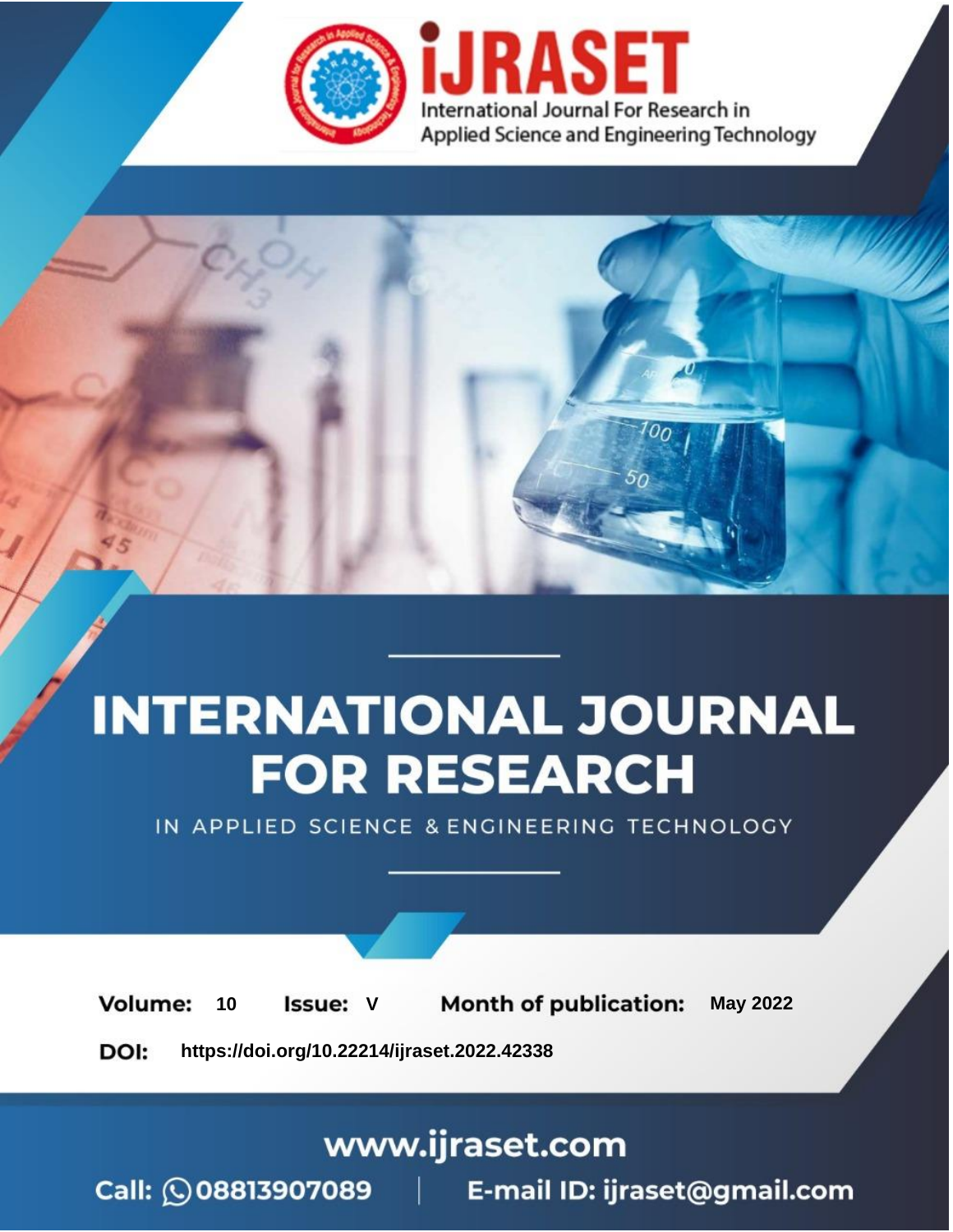### **A Review on Microhydel Canal Based Hydroelectrical Energy Generation Plant**

Dipak Nagare<sup>1</sup>, Nayan Jadhav<sup>2</sup>, Dayanand Jadhav<sup>3</sup>, Yash Shinde<sup>4</sup>, S. R. Suryawanshi<sup>5</sup> *1, 2, 3, 4, 5Department of Civil Engineering, JSPM's ICOER Wagholi, Pune*

*Abstract: Energy generated by the force of water in hydropower can provide a more sustainable, nonpolluting alternative to fossil fuels, along with other renewable sources of energy, such as wind, solar and tidal power and geothermal energy. Among all the renewable energy sources, small hydropower is considered to be one of the most promising. Much of small hydro potential is in the hilly and remote, inaccessible areas of India, where generation from other sources or transmission of power over long distance would not be feasible. In the present paper, a brief description of small hydro potential and the methodology for developing small hydropower project has been discussed Based on the literature survey various environmental problems has been discussed.*

#### **I. INTRODUCTION**

In order to diversify the country's power generation mix, the Government of India, has issued several national policies to promote their further development. Among the renewable energy source, small hydro power contributes 13% of the total grid-connected power generation, thereby constituting second largest grid-connected system after wind power, as per the report by Ministry of New and Renewable Energy. India is endowed with a vast and viable hydro potential for cleaner power generation. Due to its abundant availability, it can be utilized effectively to reduce the gap between the energy demand and supply. Development of small hydro power plants rapidly is one of the important assignment in the policy announced by the Ministry of Power. Such kind of power plants is quite possible wherever water resources are available and where power is to be provided to remote areas away from the grid. Kerala state has huge untapped potential for small hydro power generation. Small, mini and micro hydro power plants play an important role in electrifying the rural parts Hydropower is the conversion of water to electrical power. It is one of the oldest forms of, and is the most developed renewable energy technology. A hydroelectric power station consists of turbines that rely on a gravity flow of water from the dam to turn a turbine to generate electricity. The water can be either released to the river downstream of the dam or pumped back into the reservoir and reused. We are introducing our project named MICROHYDEL CANAL BASED HYDROELECTRICAL ENERGY GENERATION PLANT to fulfill the requirement of many areas all over India as well as worldwide.

#### **II. OBJECTIVES**

- *A.* To generate electrical energy with the help of potential energy of flowing water.
- *B.* To provide the economical solution to the crisis of electricity all over the world.
- *C.* To generate electricity for the streets near to the execution place for saving the electricity produced.
- *D.* To observe the effect of this system on the nearby areas and the effects on the electricity supply.

#### **III. PROBLEM STATEMENT**

With the increase in population and industrial growth, the demand of power is increasing at a faster pace. The total installed generating capacity of the state is 6160 MW out of which the share of hydro is 522.50 MW. Small hydro power project can play an important role to overcome power crisis by generating additional power. As per the norms and conditions of canals in urban India and NMRE, We made an assumption for the success of the project and the vast use of project at canals

#### **IV. FUTURE SCOPE**

In the year 2020 the use of hydropower was 22.5 GigaWatt. It is assumed that the use of hydro energy plant is to grow up to 125GigaWatt by the year 2030. Hydropower benefits beyond electricity generation by providing Flood Control, Irrigation Support & Clean Drinking Water. Hydroelectric power plant is domestic source of energy allowing each state to produce its own energy without being dependent on international fuel resources. Hydroelectric power is low cost electricity and durability over time compared to construction cost can be migrated by using for construction of bridges dams and tunnel. As it's a canal based system, Streetlights near to the canal can be supplied with electricity. This reduces the use of electricity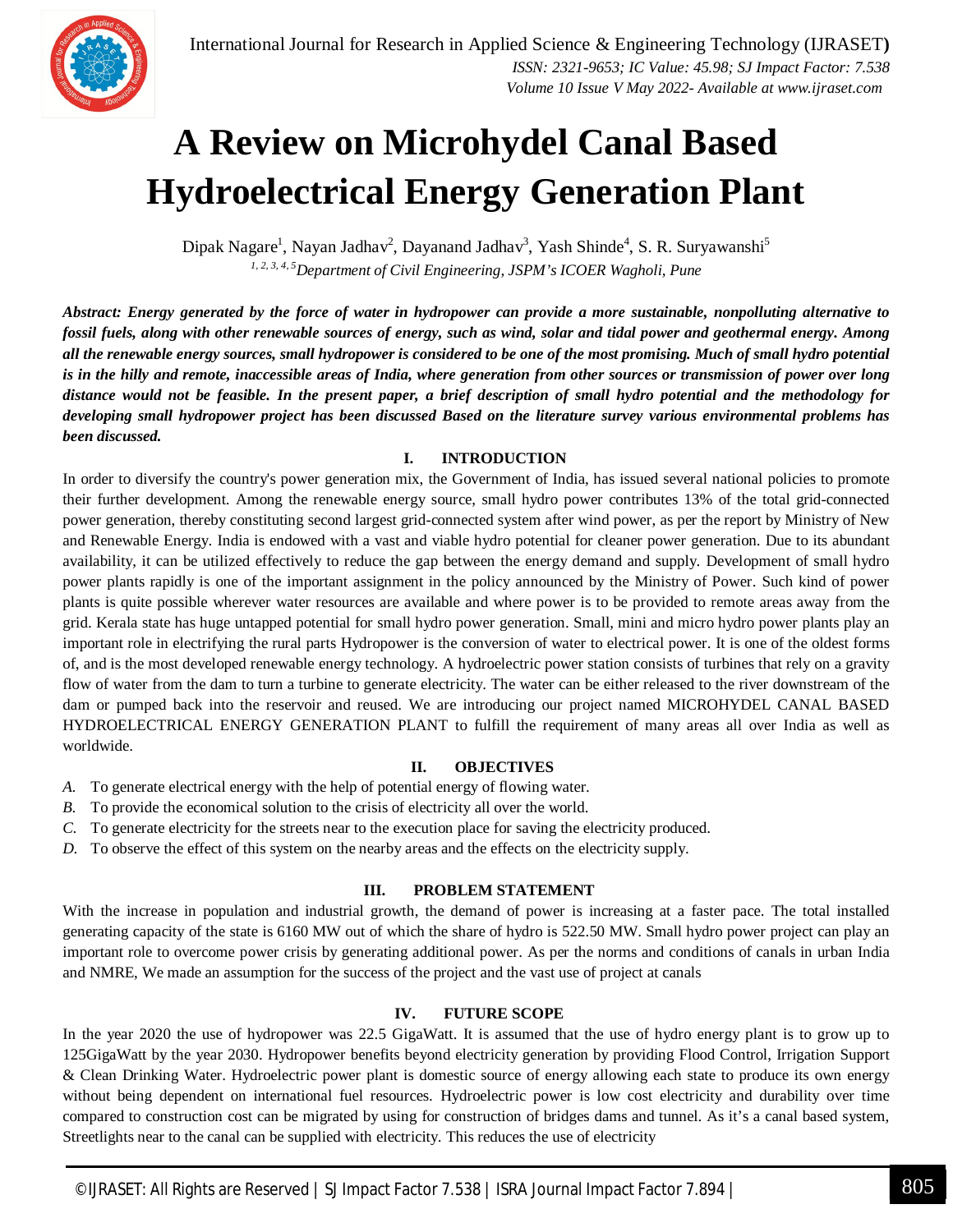

International Journal for Research in Applied Science & Engineering Technology (IJRASET**)**

 *ISSN: 2321-9653; IC Value: 45.98; SJ Impact Factor: 7.538 Volume 10 Issue V May 2022- Available at www.ijraset.com*



#### **V. LITERATURE REVIEW**

The initial step in the development of this work was reviewing all the existing documents around the project pre-feasibility and feasibility studies done p reviously. Moreover, a literature review was performed around hydropower basic theory and equipment, with main focus on small hydro power development in different parts of the world.

The previous studies made on this type of system are listed below:

#### *A. S. U. Patel, Prashant Pakale, Mechannical Engg Department, D. N. Patel College of Engineering, Shahada, Maharashtra.*

According to their search, Basic principal is to produce energy from the flowing water even if the pressure of water is low. Force produced by the velocity of flowing water makes the turbine move in circular way and to met the efficiency of turbines to produce the kinetic energy. Further the study has taken the results and made conclusion about the system that this principal will work more efficiently with the direct proportion to the velocity of water in the stream.

#### *B. Paper Published by Students and Prof. of MGM Gandheli Campus, Aurangabad.*

Their research has made following conclusions and summary about their system and project: A micro hydro power plant has been planned at Gandheli Campus. This paper tell us about the capacity of selection of site for the more efficient working of the system.

#### **VI. METHODOLOGY**

This study has been undertaken as to collect the data and results from previous study. It will explain more about the preferred required report paper. Our main reason for this model based work is to generate electrical energy for the local streets and find the solution for crisis of electricity.

Methodology for the System is as follow:-

#### *A. Survey*

The following activities are carried out for the various alternatives considered to justify the final choice of the location of different components of the project :A) River surveys B) Reservoir surveys C) Head works surveys i.e. Plant sites and colonies D) Canal, branch canals, and water conductor system E) Major canal structures F) Power house, switch yard, G) Geological Surveys H) Surveys for command area including Ground Confirmation Survey I) Soil conservation Construction material surveys J) Archeological, Right of way, communication etc.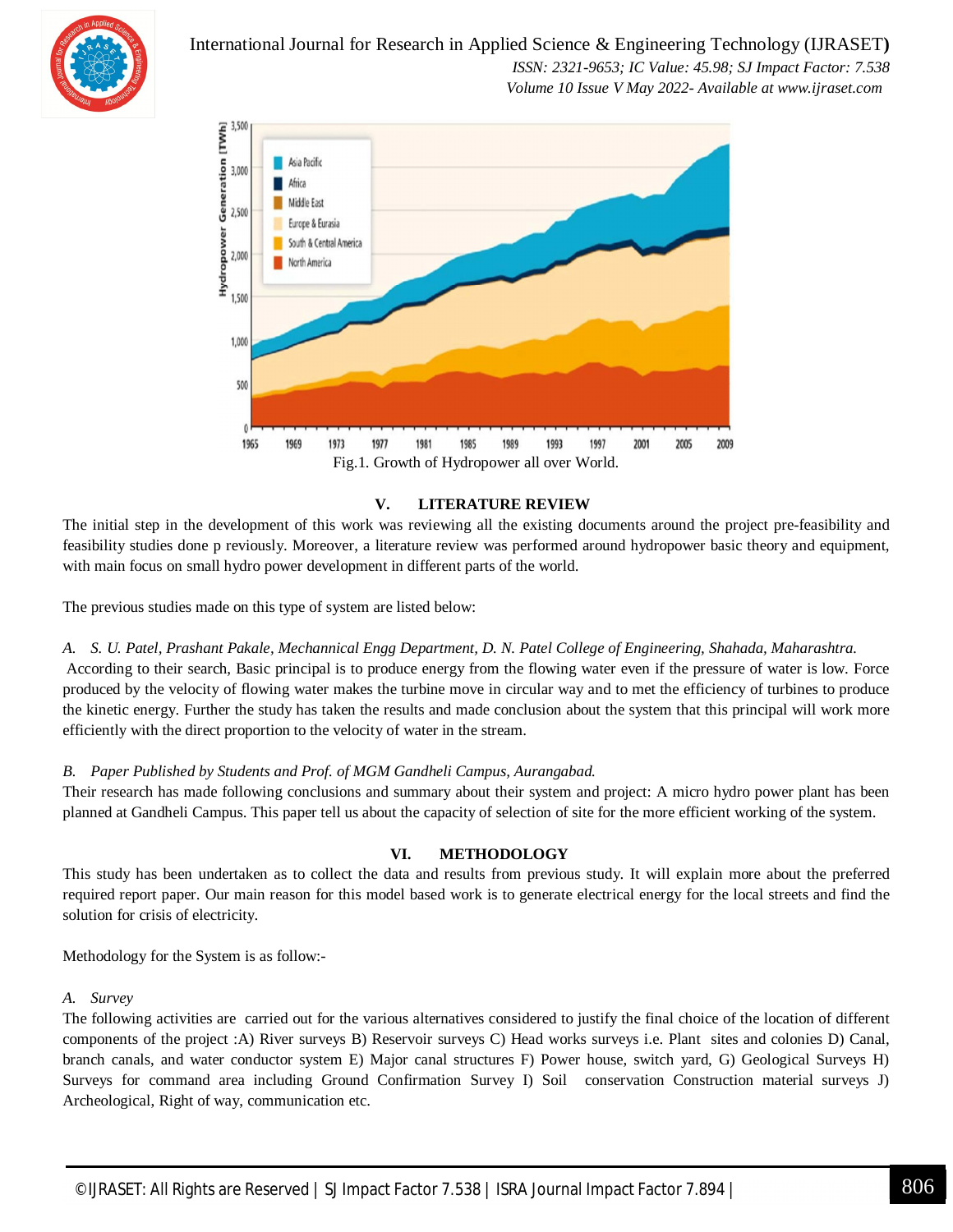

#### International Journal for Research in Applied Science & Engineering Technology (IJRASET**)**  *ISSN: 2321-9653; IC Value: 45.98; SJ Impact Factor: 7.538*

 *Volume 10 Issue V May 2022- Available at www.ijraset.com*

#### *B. Evaluation for Its Necessity*

Clean fuel source, since hydropower is fueled by water. Therefore, it won't pollute the air. It is a Domestic source of energy, so each state or the local areas can produce their own energy without relying on international support about this. Renewable power source, which is more reliable and affordable than fossil fuels. Hydropower creates reservoirs that offer recreational opportunities, such as swimming, fishing and boating. Hydropower electricity plants can provide power to the grid immediately, and provide back-up power during major electricity outages. It also provides a major electricity supply to the nearby areas. We are in need of source which does not require the water to be stored. As it's a in stream model, it has a special benefit about this case.



Fig.2.Neccessity Of Hydropower Plant.

- *C. Design Of Electric Power Plant*
- *1)* As we surveyed all the areas where hydropower plant can be implanted, we found that we must prefer the trapezoidal canal section for this case and also got known that, Trapezoidal Canal Section is easy to design and make the calculations for our further Study. While designing the powerplant, we have to keep in mind the minimum velocity required to produce that much amount of potential to fit the system.
- *2)* After design of canal section, we also designed an electric power plant with the help of information for the revised studies and past works done on the electric power plant terminology. We tried to make an system which can either directly supply the electricity or make the electricity available to store. As the flow velocity of water is high then the potential will be high and so the system will work more efficiently.

#### Model Making

*a)* After the completion of design features , we moved on to the next step of model making. As we selected the Trapezoidal Canal for the system, We made a compact model showing the desired requirement of all the aspects we needed. With the use of GI sheets, canal section is made which can sustain at the pressure of water. The Supportings are provided to the model for more strength and durability.



Fig.3.Canal Section Model

*b)* After making of canal section, the most important work related to project is done, making of system for conversion of kinetic energy into electrical energy. A compact model of turbines is made to represent the actual converter working. With the use of DC Generator, Energy Conversion is made easier. Rotating shafts are also used in the system to make the conversion flow more efficient. Bearings are used to make the turbines.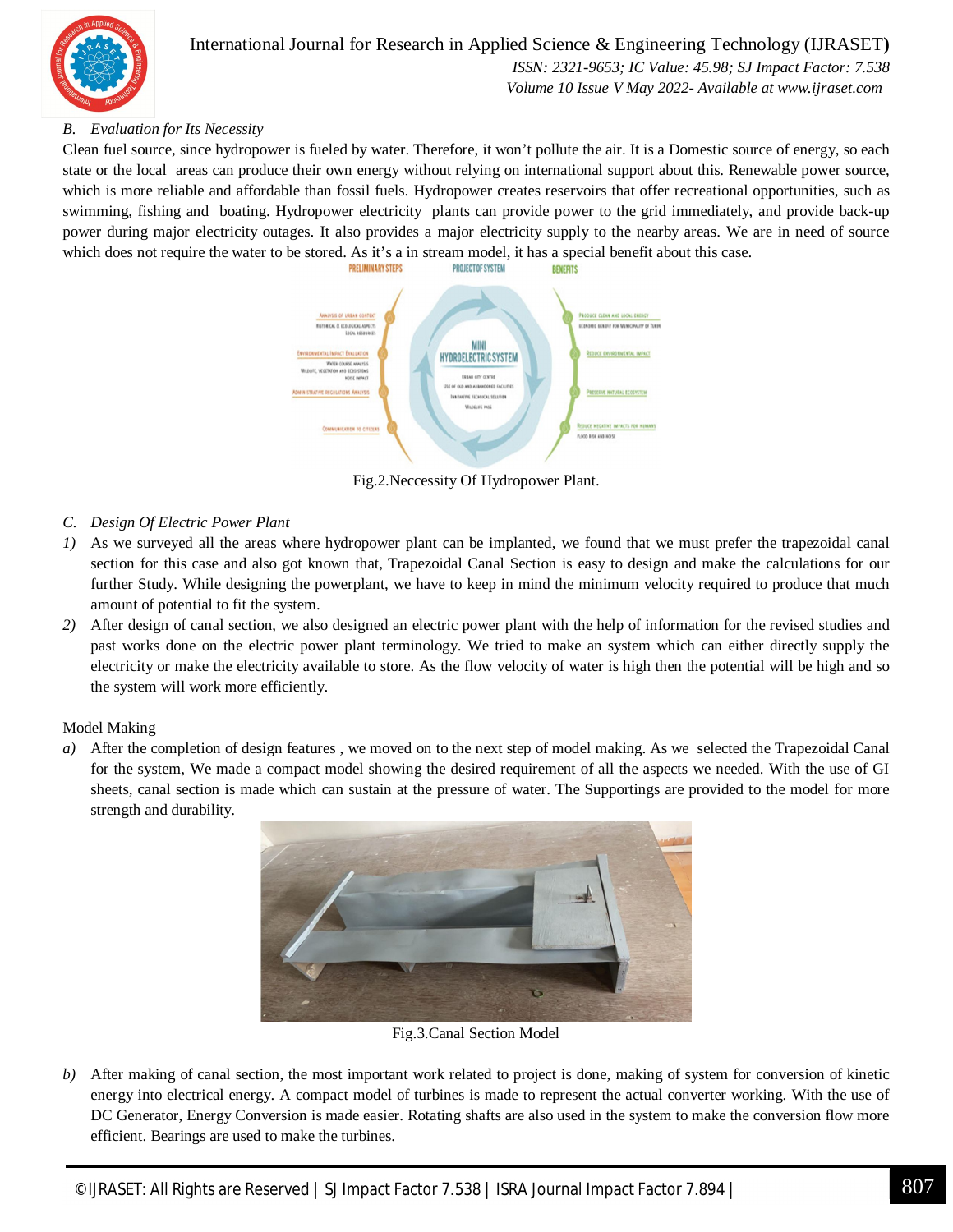

#### International Journal for Research in Applied Science & Engineering Technology (IJRASET**)**  *ISSN: 2321-9653; IC Value: 45.98; SJ Impact Factor: 7.538 Volume 10 Issue V May 2022- Available at www.ijraset.com*

#### *D. Testing Of Model*

The last stage of methodology of project is to test the model we made by taking the reference of actual canal section. We took some tests of model at different places and get the results we assumed to be. After Successful tests on the system we found some results and conclusion.

- *E. Results*
- *1)* Total installed capacity of our hydropower project is going to be between 60kW to 80kW.
- *2)* Minimum velocity of flowing water must be 0.9m/s.

#### **VII. CONCLUSION**

It is possible to generate the electricity from the flowing water resources. Potential of flowing water is converted in the electrical energy with the help of turbines and generator. The system perhaps to have an ideal solution for the crisis of electricity in day to day life.This system depends on the stream velocity and type of canal. This factors leads to the more production of electricity from the generator with the help of turbines. The expected installed capacity of this system is to be between 60kW to 80kW. And the minimum velocity is to be 0.9m/s.

#### **REFERENCES**

- [1] S. Mishra, S. K. Singal, and D. K. Khatod, "Sustainable energy development by small hydropower with CDM benefits in India," 2011
- [2] Pravin Angel Micheal, C.P. Jawahar. Energy Procedia, 2017
- [3] Reference Book-" Irrigation Engineering Book".
- [4] Bikash Pandey, Ajoy Karki "Hydroelectric Energy: Renewable Energy and the Environment" 2016
- [5] "Design Of Hydroelectric Power Plants-Step by Step" by Geraldo Magela Pereira.2021
- [6] Reference Book "Power Generation Technologies" by Paul Breeze 2005.
- [7] An Article on "Energy for Sustainable Development" by M.T. Tibagu, D.H. Wood, B.A. Admasu.2020.
- [8] National Handbook of Recommended Methods for Water Data Acquistion(pubs.usgs.gov).